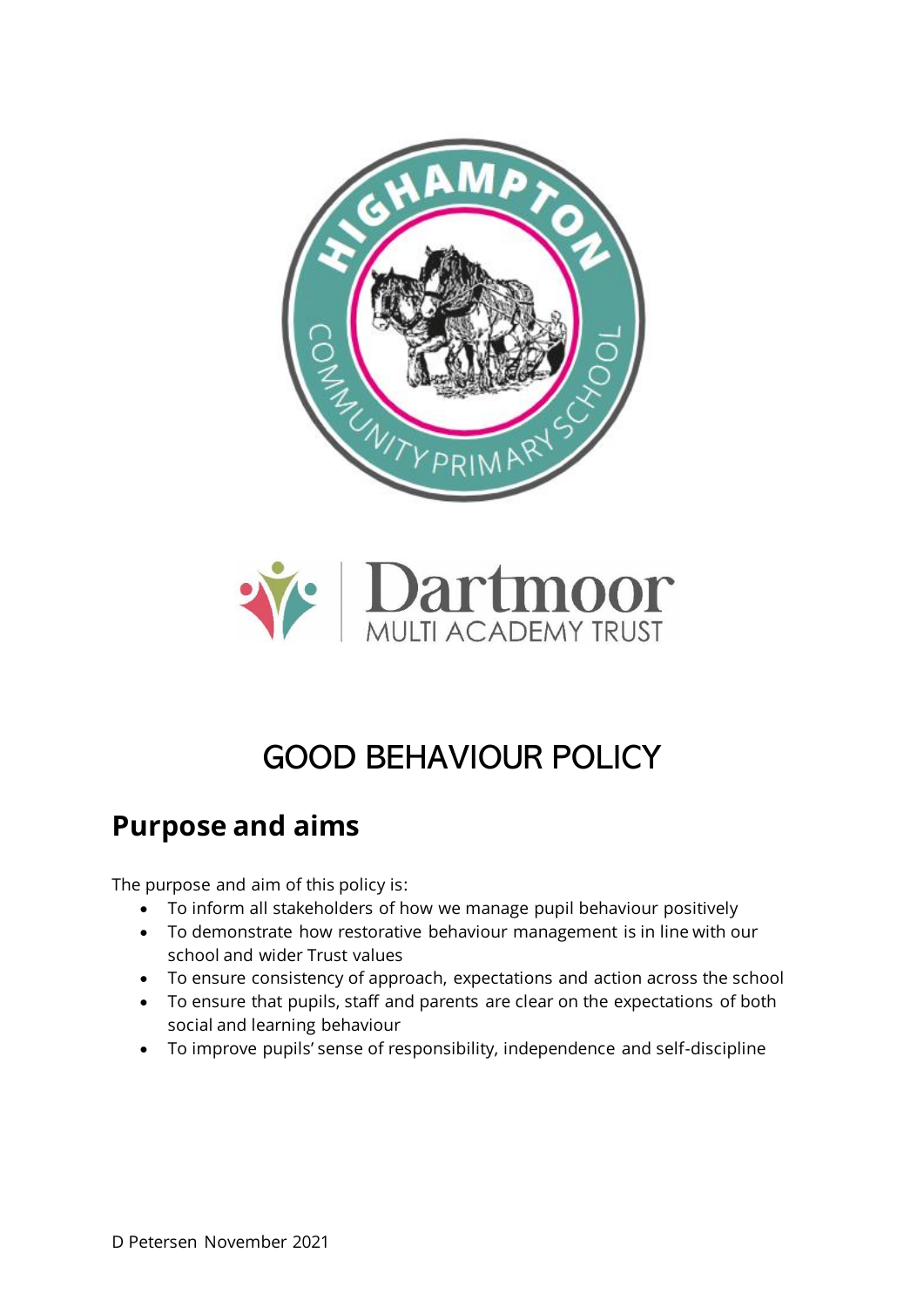#### **Our Values**

Highampton Primary School encourages children to value themselves and each other, to become caring members of the community by taking responsibility for themselves, their actions and their choices.

## Learn, Care, Grow together

The expectation is that everyone in our school: -

- Follows our Golden Rules (co-constructed with the children)
- Respects our co-operative values
- Shows courtesy, care and respect for others
- Is honest and truthful
- Works and plays together cooperatively
- Moves about the school in a quiet, orderly manner
- Has respect for school property and the property of others

Our school community has an inclusive approach and values the individuality of all our pupils. We are committed to giving all our children every opportunity to achieve the highest of standards. We act upon discrimination of any kind with an emphasis on values that promote good behaviour and a strong Christian ethos.

#### **Our Trust values**

Our school vision and values are underpinned by Dartmoor Multi Academy Trust's co-operative values – Self-Help, Equality, Equity, Democracy, Solidarity and Self-responsibility. Together, our family of schools are united in our mission to sustain and strengthen our communities through exceptional behaviour and education, based on the needs and aspirations of our children and the communities we serve.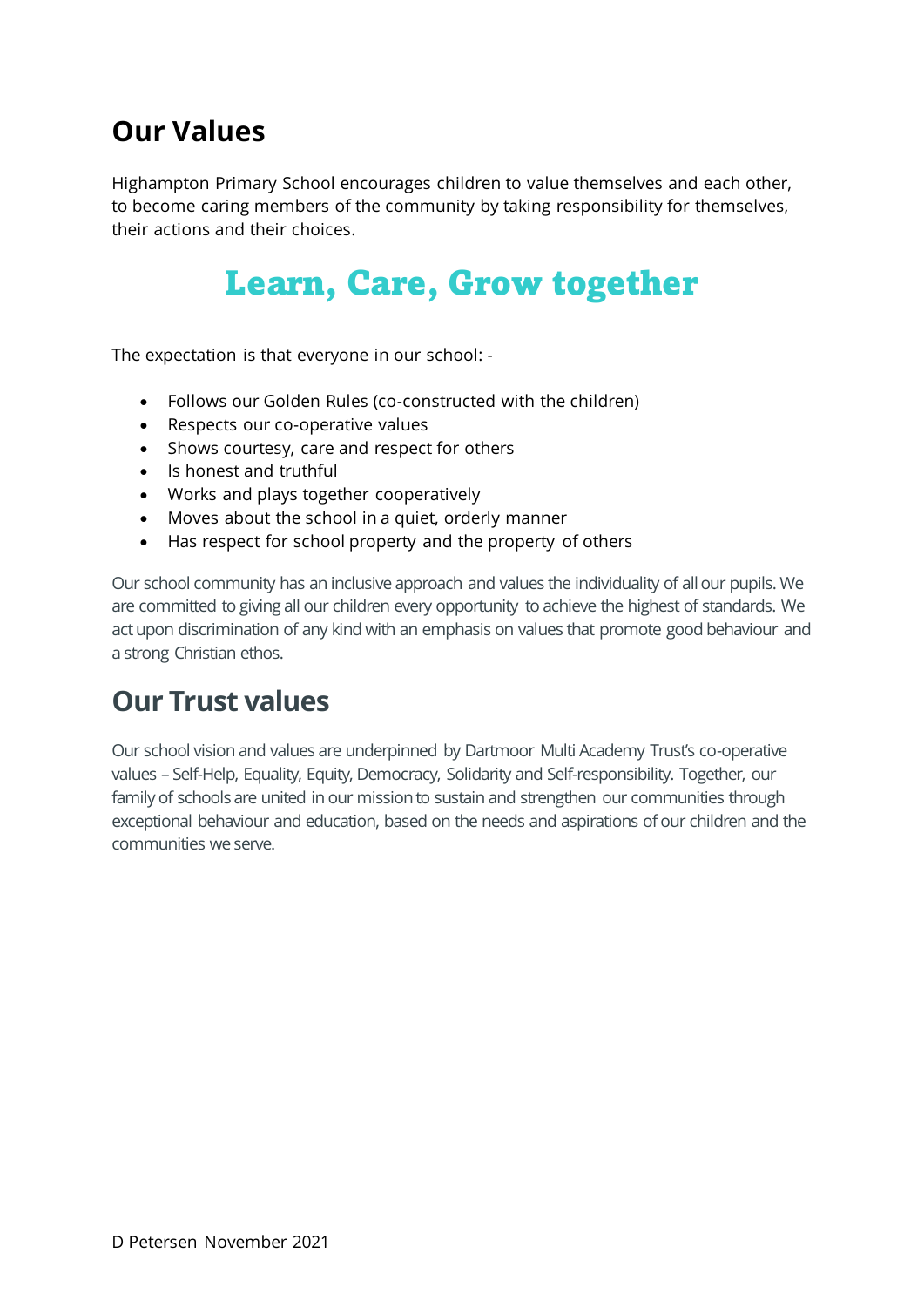#### Our values. Our promise. The SEEDSS of our transformation



#### **Rewards system**

At Highampton Primary, we pride ourselves on an inclusive and effective rewards system that acknowledges mutual respect and celebrates the learning achievements and social/ emotional successes of all our children**.** Inside and outside the classroom – staff consistently practise a rewards system that provides children with opportunities to be recognised and praised for their learning achievements, progress, behaviour and attendance. We believe that pupils should be regularly and fairly rewarded for these achievements, to motivate and inspire our children to achieve their very best in all aspects of school life. This vision, in turn, raises standards and improves behaviour and attendance.

- **We learntogether in a school where we value and show respect**
- **We show love and care through our actions towards each other**
- **We are proud to learn new things and grow to be the best we can be**

It our policy that those who go above and beyond these expectations are consistently acknowledged and praised by teaching and support staff.

Any breech of the expectations, values or rules will lead to a restorative approach where the needs behind the behaviour are addressed. To repair the situation, an adult will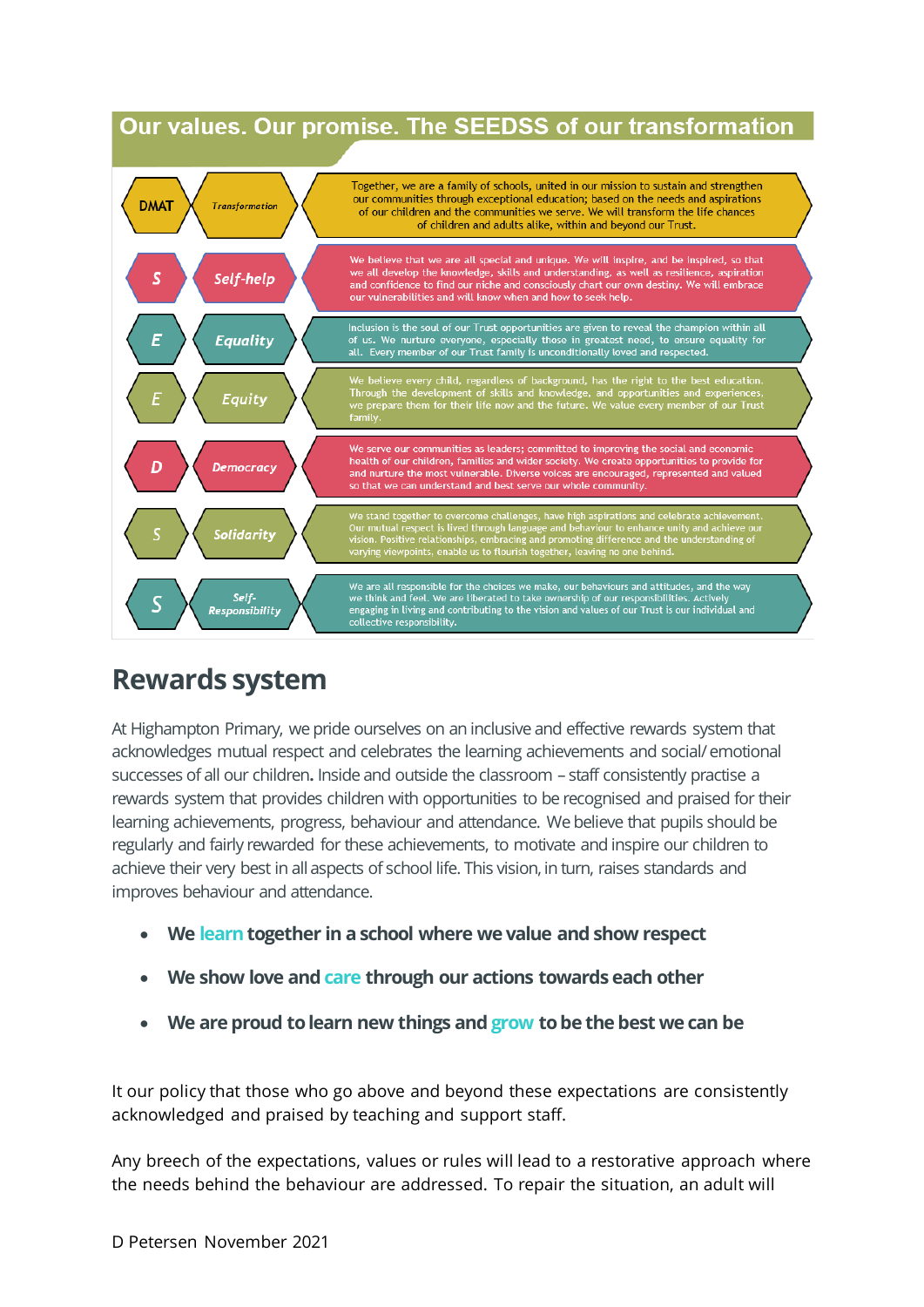conduct a meeting with the child(ren) to establish: What happened? What were you thinking at the time? What have you thought since? How did this make people feel? Who has been affected? Which golden rule have you broken? How could you do differently next time?

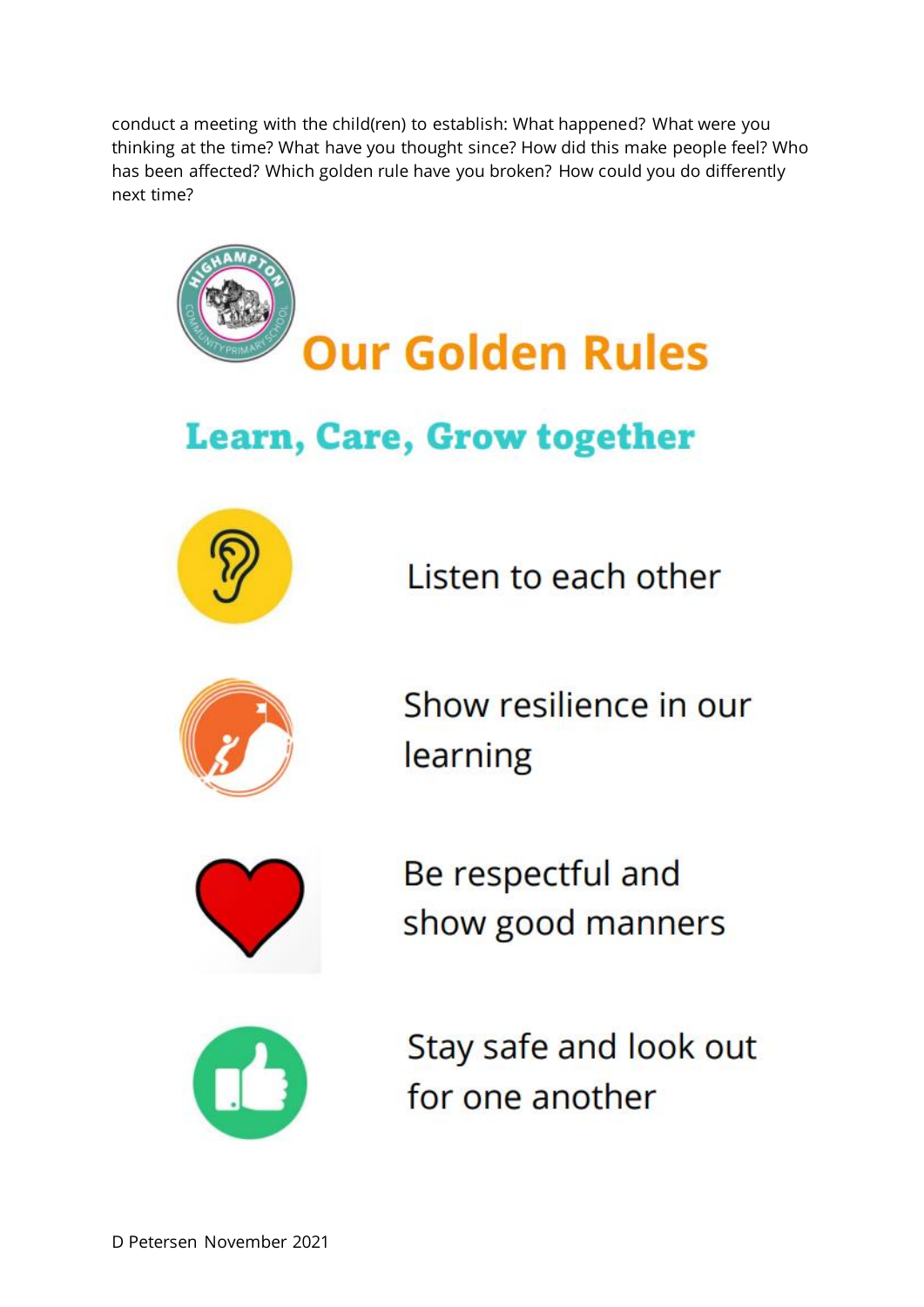#### **Class & individual reward systems**

As a school, whole-class rewards are in place to positively reinforce good behaviours linked to learning and social/ emotional development. Pupils may earn marbles in the jar for positive behaviour displayed out with the classroom, including the playground, corridor and dinner hall. Once the class jar is filled, the whole class get a joint reward.

In addition, we run a 'Reward Shop' which pupils can have access to for a chosen reward once they reach 10 'Golden rules' points. This is monitored by the class teacher and adults who work in the school.

**The Reward shop** is set by each class teacher to reflect the interests of the class. Examples of rewards are as follows: stationary, notebooks, fiddle toys, stickers etc.. The Reward Shop is accessed at the end of the week by pupils who have accrued 10 'Golden Rules' points throughout the week.

#### **Celebration Assembly**

Each week, teachers and support staff can nominate a 'Star of the Week' to receive a reward in our Celebration Assembly. This award links to our school vision and 'Golden Rules'. This provides our pupils with an opportunity to support, share and celebrate each other's successes together; promoting inclusion and mutual respect within the school community. We also run a 'Learner of the week' award so that the pupil who has gone over and above to show outstanding learning is given due reward. Finally, the 'Ruby Heart' award is awarded to the pupil in school who has shown kindness and compassion during the week.

#### **Sanctions**

As well as a restorative meeting with the child(ren) should behaviour not follow the golden rules, there are sanctions in place for poor choices in behaviour –

- 1. Verbal reminder of the golden rules
- 2. Second verbal warning child stays behind after lesson
- 3. Time out to reflect on behaviour (either at side of playground or just outside classroom)
- 4. Miss play time following the behaviour
- 5. Restoration meeting with the child to establish the need behind the behaviour
- 6. Telephone parents and possible meeting to develop a behaviour care plan
- 7. Alternative provision within school
- 8. Exclusion (fixed term or permanent) for persistent poor/ unsafe or dangerous behaviour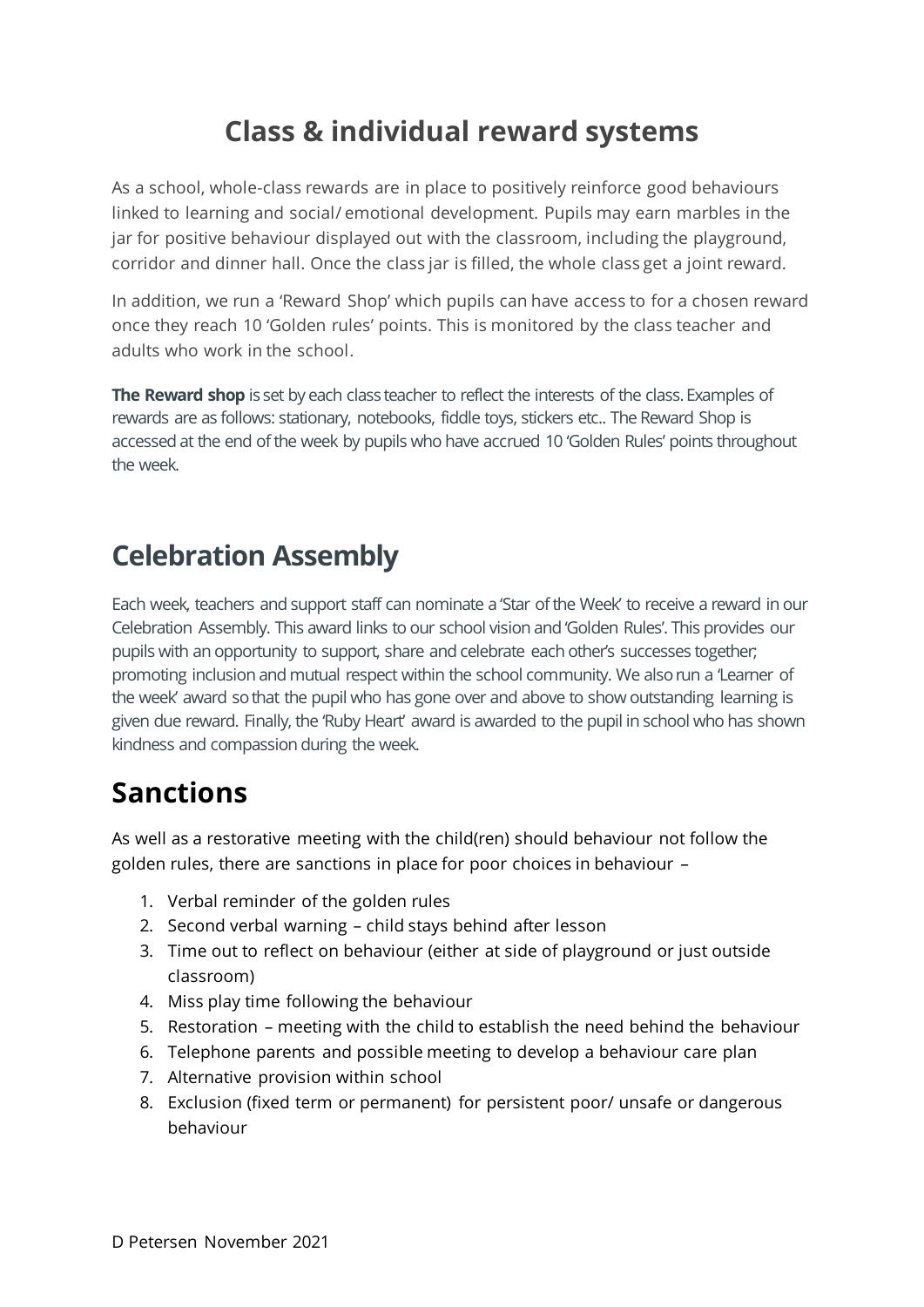A positive partnership with parents is crucial to building trust and developing a common approach to behaviour expectations and strategies for dealing with problems. We believe that a shared commitment from staff, children, parents, governors and the wider community is important in promoting excellent behaviour and developing positive attitudes and responsibilities.

### **Exclusion**

The decision to exclude from school for either a fixed term or permanently is not one that is taken lightly. Every opportunity has to have been taken to support the child in their behaviour. The decision to exclude from school rests with the most senior member of the Executive Leadership team. Parents will be informed and a face to face discussion will be had. The LSB (Chair of the Local Stakeholder Board) will also be informed.

Our school follows DCC and DfE guidance regarding exclusion and we work with the Inclusion Officer from DCC when appropriate. A reintegration meeting will take place following the exclusion with the child and their parents/ guardians – unless this may be detrimental to reintegration on their return to school. The meeting will review future support and clarify behaviour expectations.

### **Anti Bullying Statement**

Highampton Primary School takes any bullying extremely seriously; it aims to treat each case individually and takes into account any special circumstances and the needs of all pupils including those with special educational needs or disabilities. We know that pupils learn best in a safe and supportive environment that is free from disruption and in which education and wellbeing are the primary foci. Bullying of any kind is unacceptable and will not be tolerated. Bullying hurts, threatens and frightens.

## **Safe handling**

Safe handling (moving a pupil, restraint) is used as a last resort only – if the actions of the child are leading to the safety of themselves, their peers or staff members are at risk. Every effort will be made to de-escalate the situation prior to the decision to safe handle being taken. Staff members will be trained in safe handling and should take account of their own personal safety when making the decision to physically intervene.